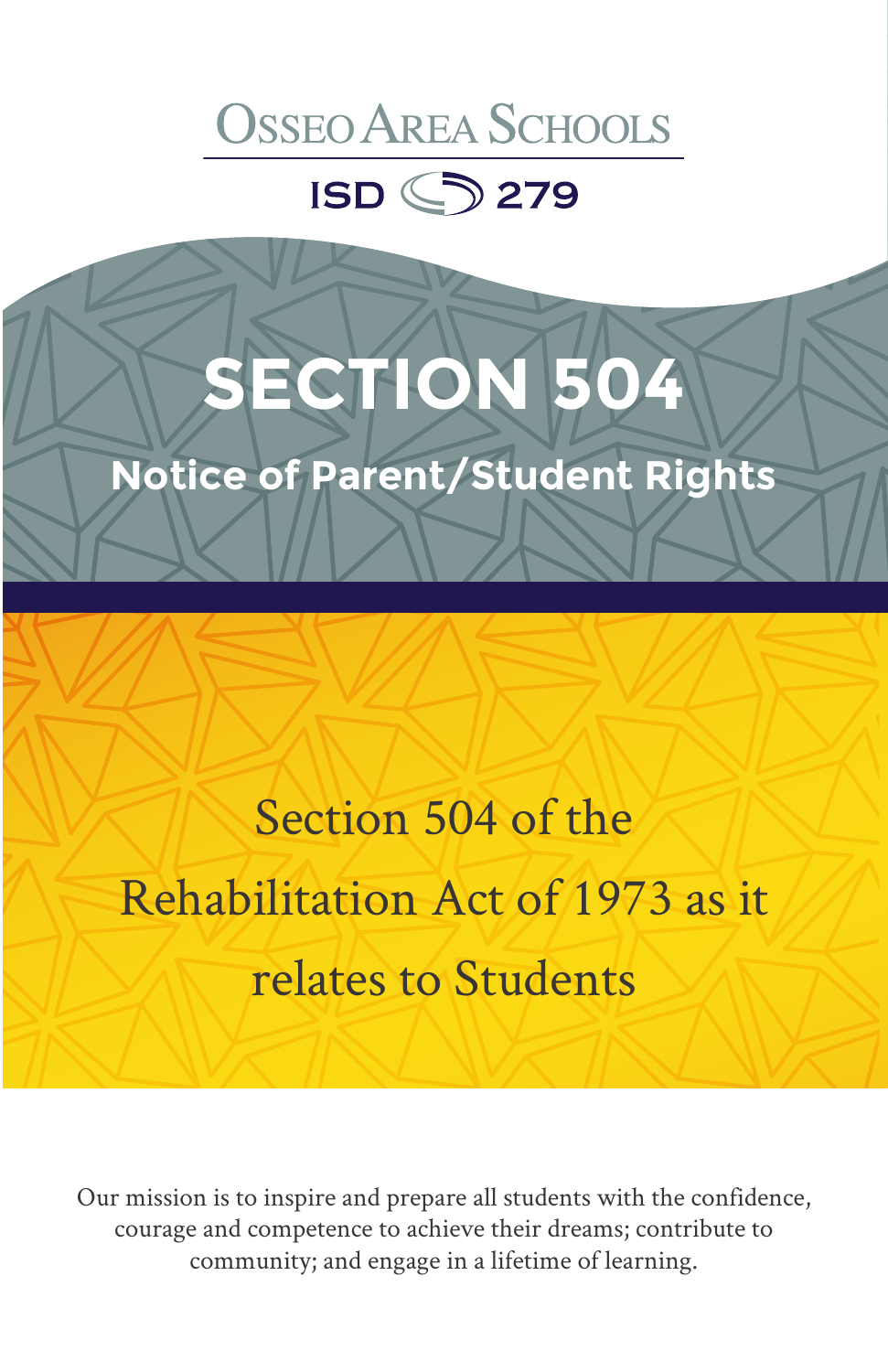#### **SECTION 504 PARENT/STUDENT RIGHTS**

The following is a description of the rights granted by federal law to students with disabilities. The intent of the law is to keep you fully informed concerning decisions about your child and to inform you of your rights if you disagree with any of these decisions.

You have the right to:

- Have the school district advise you of your rights under applicable federal law. This notice shall serve that purpose.
- Have your child take part in, and receive benefits from public education programs without discrimination because of his/her disability.
- Have your child receive a free appropriate public education. This includes the right to be educated with nondisabled students to the maximum extent appropriate. It also includes the right to have the school district make reasonable accommodations to allow your child an equal opportunity to participate in school and school-related activities.
- Receive notice with respect to identification, evaluation, or placement of your child.
- Have your child educated in facilities and receive services comparable to those provided to nondisabled students.
- Have decisions regarding identification, evaluation, and placement be based upon information from a variety of sources and be made by a group of persons including persons knowledgeable about the student, the evaluation data, and placement options.
- Have your child be given an equal opportunity to participate in nonacademic and extracurricular activities offered by the district.

# **OSSEO AREA SCHOOLS ISD <>>>>>>>279**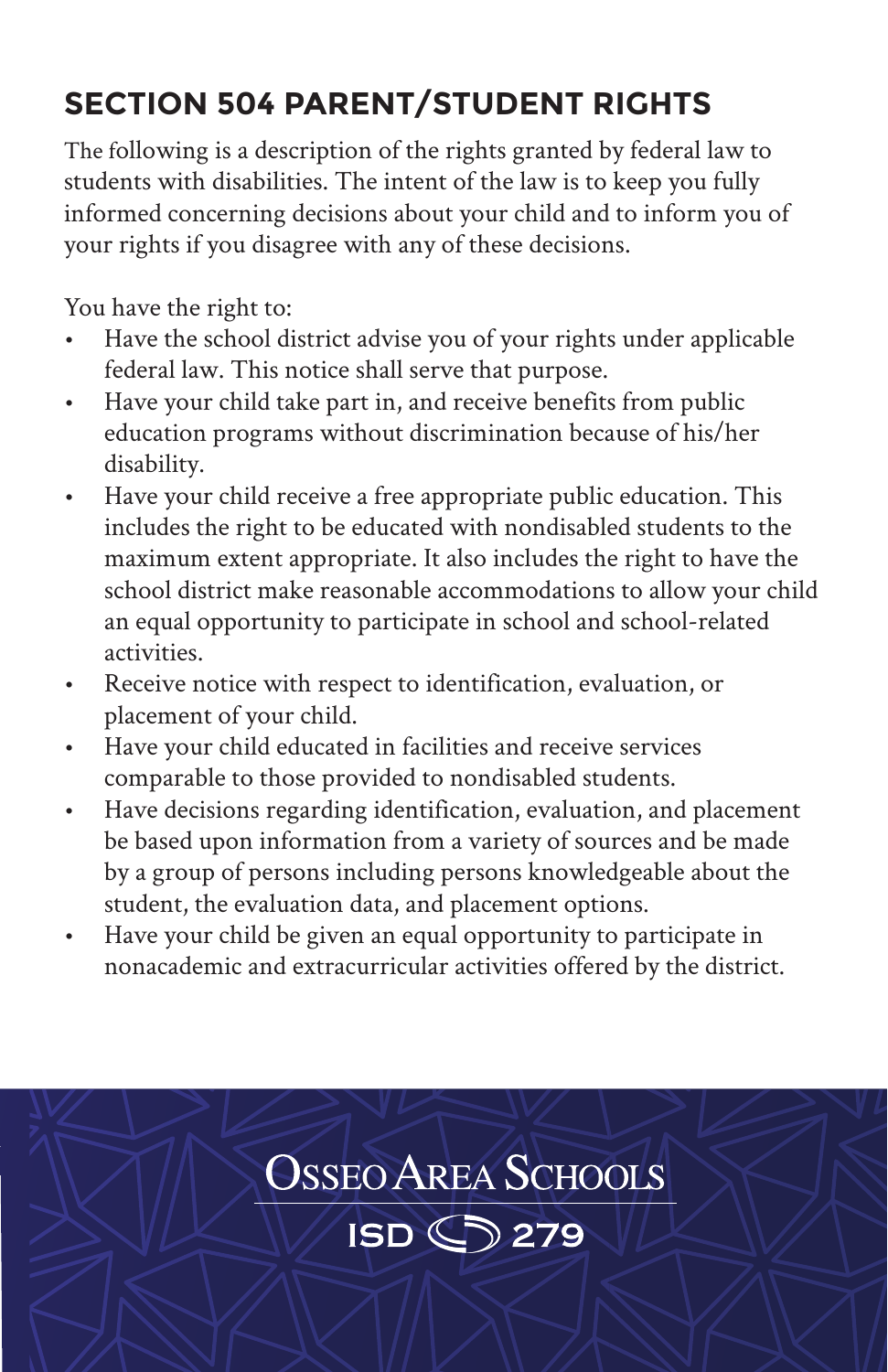- Have adequate transportation provided to and from an alternative placement setting at no greater cost than would be incurred if the student were placed in a program operated by the district.
- Examine all relevant records relating to decisions regarding your child's identification, evaluation, and placement.
- Obtain copies of educational records at a reasonable cost unless the fee would effectively deny you access to the records.
- A response from the school district to reasonable requests for explanations and interpretations of your child's records.
- Request amendment of your child's educational records if there is reasonable cause to believe that they are inaccurate, misleading, or otherwise in violation of the privacy rights of your child. If the school district refuses this request for amendment, it shall notify you within a reasonable time, and advise you of the right to a hearing.
- Request an impartial due process hearing, and an appeal of any decision or actions taken by the school district regarding your child's identification, evaluation, educational program, or placement. Request an impartial due process hearing related to decisions or actions regarding the student's identification, evaluation, and placement. The parent or guardian has the right to participate, be represented by counsel, and appeal the hearing officer's decision.

If you have questions about your student and Section 504, or would like information about the grievance procedures, contact the Building 504 Coordinator, School Counselor or Principal in your student's school.

11.02.16

**Jill Lesné District 504 Plan Coordinator Phone: 763-391-7137 Fax: 763-391-7017 lesnej@district279.org**